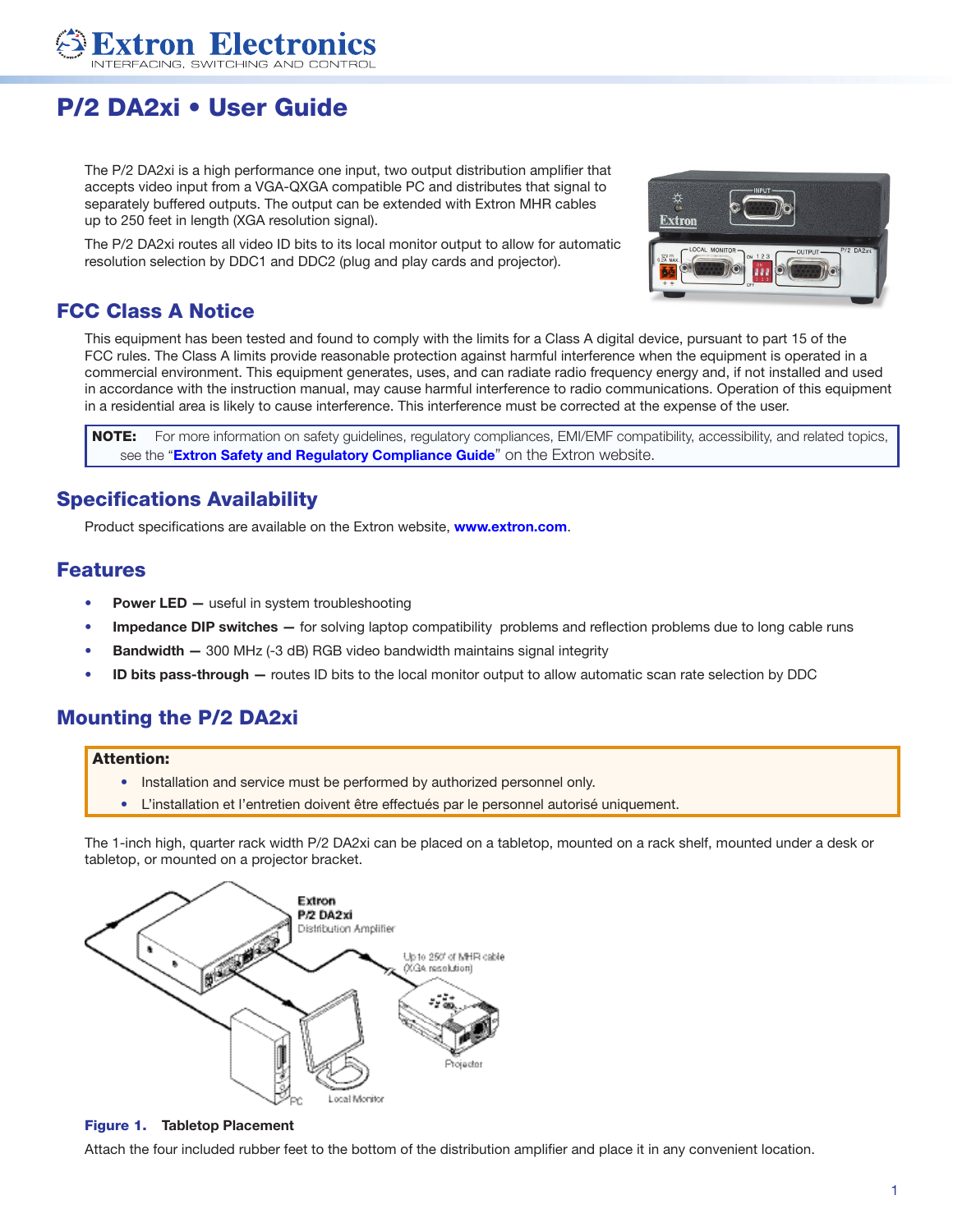#### Optional Mounting

NOTE: Accessory part numbers are available on the Extron website, **[www.extron.com](http://www.extron.com).** 

The P2 DA2xi can be mounted using the following mounting kits:

- RSU 126 6" deep universal rack shelf kit
- RSB 126 6" deep basic rack shelf
- RSU 129 1U universal rack shelf kit
- RSB 129 1U basic rack shelf
- MBU 125 1U under-desk mounting kit
- MBD 129 1U through-desk mounting kit

The unit can be mounted in the front or the rear of the rack, as shown in the following illustration.

- 1. Remove the feet from the bottom of the P/2 DA2xi, if they are installed. The installed in the interval Rack Shelf are installed.
- **2.** Mount the unit using two 4-40 x 3/16 inch screws in opposite (diagonal) corners to secure the P/2 DA2xi to the shelf.
- **3.** Install false faceplates or other units to the rack shelf.



#### Under-furniture Mounting

The P/2 DA2xi can be mounted under a table or other horizontal surface using an optional Extron MBU 125 under-desk mounting kit. Mount the unit under a desk or table, as follows:

- 1. Secure the under-desk mounting brackets to the distribution amplifier with the four machine screws provided in the mounting kit.
- 2. Hold the unit with attached brackets against the underside of the desk or other furniture. Mark the location of holes for screws on the desk.
- 3. Drill 1/4 inch (6.4 mm) deep, 3/32 inch (2 mm) diameter pilot holes in the table or desk at the marked screw locations from the underside or inside (the concealed side) of the furniture, where the distribution amplifier will be located.
- 4. Insert the four wood screws into the pilot holes. Fasten each screw into the installation surface until just less than 1/4 inch of the screw head protrudes.
- 5. Align the installed screws with the slots in the mounting brackets, and place the unit against the surface, with the screws through the bracket slots.
- 6. Slide the unit slightly forward or back, then tighten all four screws to fasten it in place.

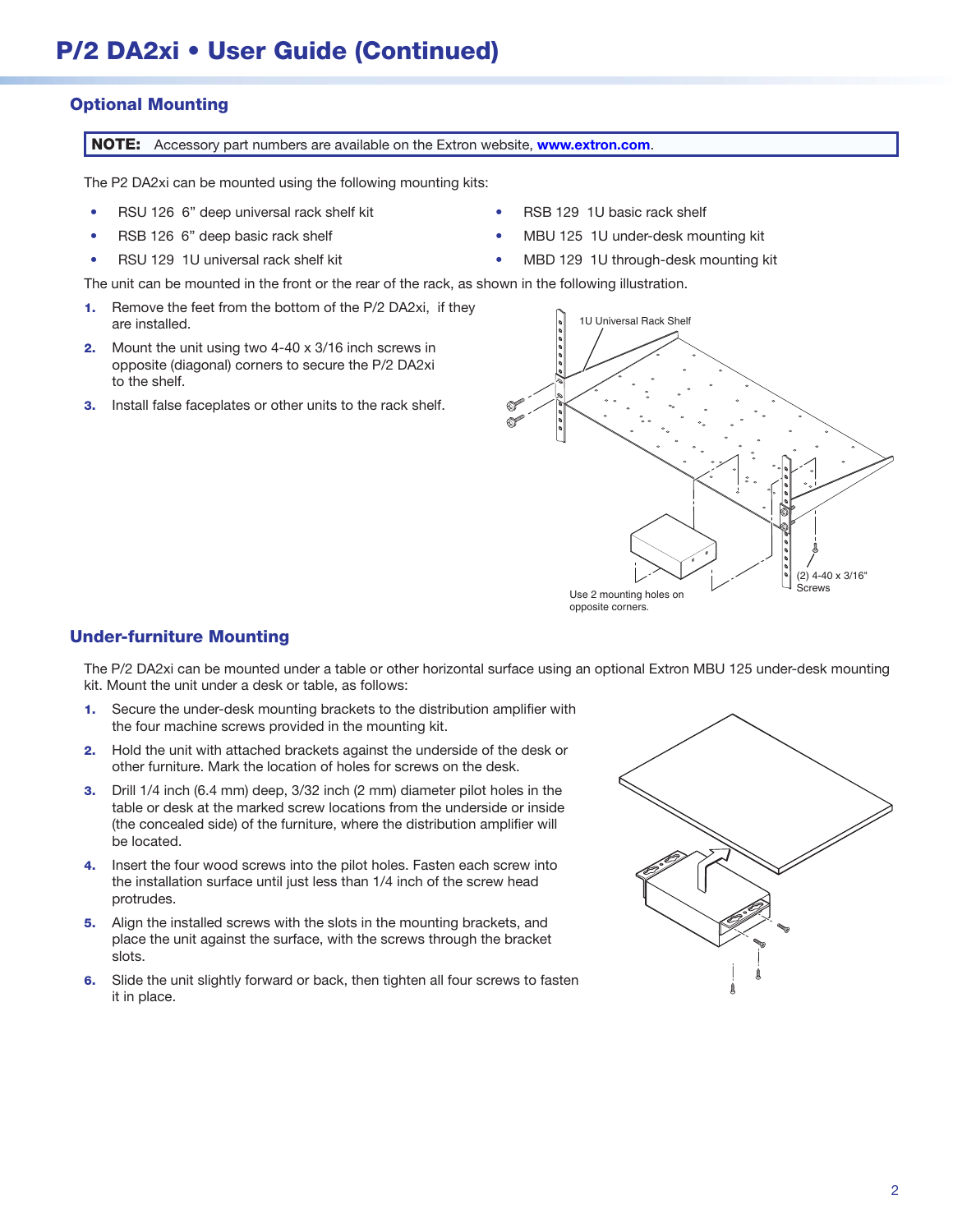## Through-furniture Mounting

The distribution amplifier can be mounted through a desk or other furniture using an optional Extron MBD 129 through-desk mounting kit. Mount the P/2 DA2xi through a desk or table, as follows:

- 1. Loosely attach the mounting brackets to the unit using the four machine screws and washers supplied with the mounting kit.
- 2. Hold the distribution amplifier against the inside of the surface through which it will be mounted. Mark the four screw holes on the inside of the surface to which you are mounting the device.
- **3.** Drill four pilot holes, each 3/32 inch in diameter by 1/4 inch deep, where you made marks.
- 4. Using the four wood screws provided, secure the brackets to the mounting surface.
- 5. Slide the unit up and down in the mounting brackets until the face of the unit is at the desired height. Tighten the screws that secure the bracket in place.

If the screws are inaccessible to a screwdriver:

- a. Mark the location of the brackets relative to the screws.
- **b.** Remove the P/2 DA2xi from inside the furniture.
- c. Tighten the screws.
- d. Replace the unit inside the surface (step 4).

#### Projector Mounting

The PMK 350 Low Profile Projector Mount Kit is an above-projector mounting kit that attaches to a 1 inch to 2 inches diameter projector mounting pole. It can hold more than one device, in a variety of sizes. The PMK 350 is available in black or white.

Follow these steps to mount the P/2 DA2xi on the PMK 350 bracket as follows:

- 1. Remove the front and back panels from the PMK 350, using an Extron Tweeker or other small Philips screwdriver. (Retain the screws to reattach the plates when you are finished.)
- 2. Remove any rubber feet from the bottom of the P/2 DA2xi.
- **3.** Secure the P/2 DA2xi to one side of the mounting bracket, using two of the supplied 4-40 x 3/16 inch screws in opposite (diagonal) corners.
- 4. Using the two included tie wraps, strap the P/2 DA2xi power supply to the PMK 350 bracket.
- **5.** Place the bracket around the projector ceiling mounting pole as shown in the previous illustration.
- **6.** Place the rubberized contoured base against the pole and opposite the back plate. The pole should fit snugly into the depression in the center of the contoured base.



- 7. Align the two slotted holes in the bottom of the L-shaped bracket with the two slotted holes in the base of the PMK 350, on either side of the opening for the pole. Attach the L-bracket to the base by inserting two provided 6-32 x 5/16 inch screws through the aligned slots.
- 8. Insert the two legs of the provided square U-bolt through the following parts in the order they are listed below:
	- The slotted holes on the back side of the bracket mount plate
	- The round holes in the rubberized contour base
	- The round holes in the L-shaped bracket

For a typical (1.5 inches to 2.0 inches diameter) pole - You can use the supplied square U-bolt, which fits a typical ceiling pole.

For a smaller pole — Locally obtain a square U-bolt that fits your ceiling pole. The slotted holes on the bracket can accommodate a square U-bolt for pole sizes from 1.0 inch to 2.0 inches in diameter.

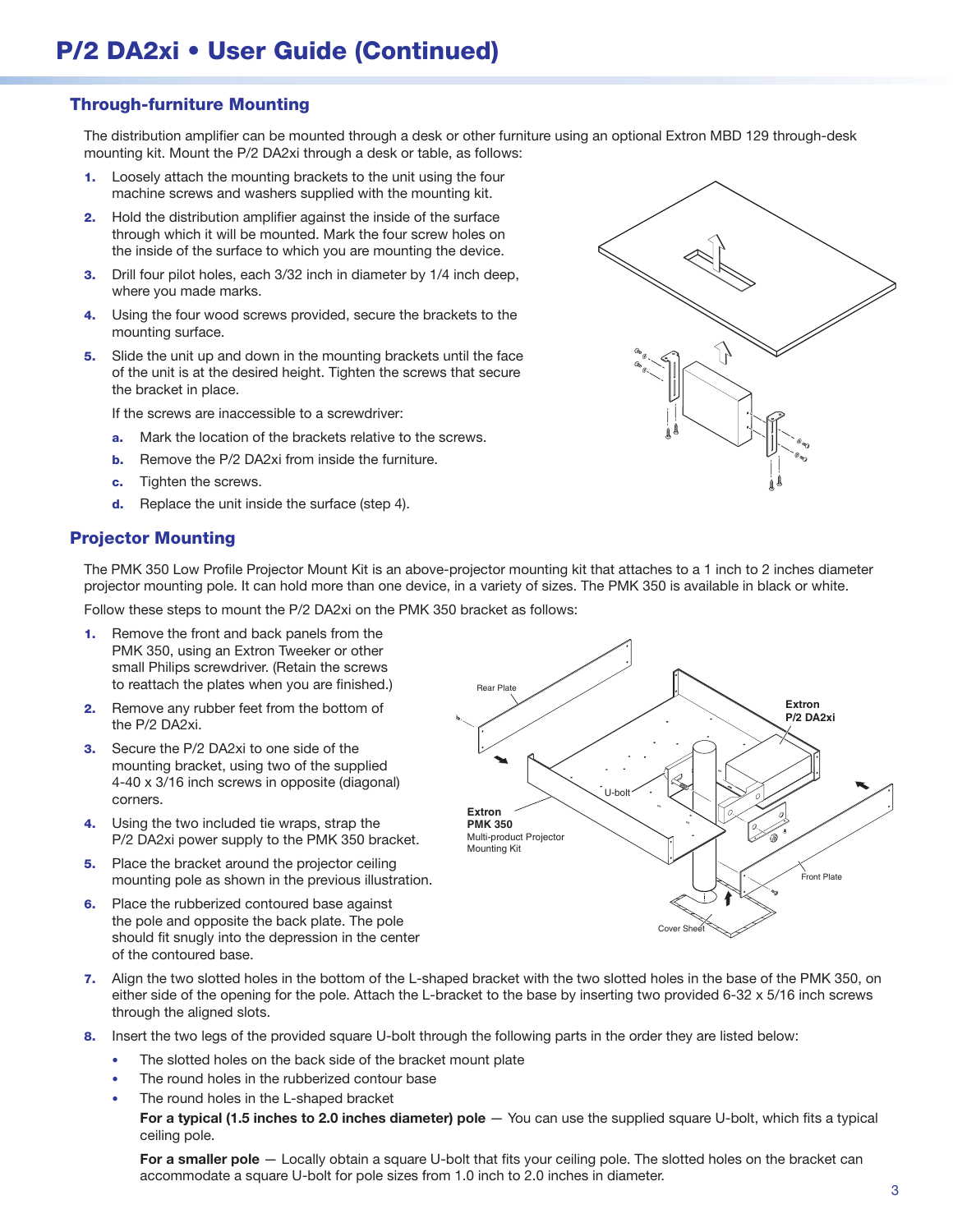# P/2 DA2xi • User Guide (Continued)

- 9. Move the PMK 350 up to the desired location on the ceiling pole, as close to the ceiling as desired.
- 10. Secure the L-shaped bracket to the square U-bolt using the included hex nuts, washers, and lock washers. Tighten the hex nuts securely.

NOTE: Be sure to tighten the hex nuts securely enough that the PMK 350 does not slide down the ceiling pole. A socket wrench is recommended to tighten the hex nuts.

- 11. Secure the front panel to the mounting tray with four of the included #6 screws.
- 12. If desired, choose one of the provided four sizes of self-adhesive cover sheets, and apply it to the underside of the mounting tray.

# Cabling 15-pin HD Connections

- 1. Power off the computer and its local monitor.
- 2. Connect the computer VGA output to the "Input" of the distribution amplifier (see [Front Panel Features](#page-3-0)).
- 3. Connect the computer monitor to the "Local Monitor" output and connect the display device to the "Output" of the distribution amplifier (see [Rear Panel Features](#page-3-1)). Set the DIP switches for the input and output impedance, and set the gain/peaking DIP switch for the "Output" device.
- 4. Plug in the distribution amplifier's power supply and power on the local monitor, computer, and display device.

## Cabling BNC Connections

Use an Extron SY adapter to connect the P/2 DA2xi 15 HD VGA output to BNC connectors on the display device.

# <span id="page-3-0"></span>Front Panel Features

#### $\bullet$  Power LED indicator  $-$

- Green LED = power and signal
- Amber  $LED = power$  but no signal
- $Off = no power$

**2** Input connector  $-$  Connect the computer VGA output to the 15-pin HD female connector.

### <span id="page-3-1"></span>Rear Panel Features

- **1** Power supply  $-$  Connect the included external 12 VDC, 1 A power supply to the 2-pole 3.5 mm captive screw connector. Be careful to observe the correct polarity (see [Power Supply Wiring](#page-4-0) below for wiring instructions).
- $\bullet$  Local Monitor connector  $-$  Connect the computer monitor to the 15-pin HD connector.
- **3** DIP Switches
	- **Switch 1 (sync input impedance)**  $-$  Default setting is down (510 ohms).

If the image from a laptop computer becomes unstable, slide the switch up (10k ohms).

**Switch 2 (sync output impedance)**  $-$  Default setting is up (50 ohms).

If the front LED is green and all the input and output cables are OK, but there is no image at the projector, slide the switch down (75 ohms).

• Switch 3 (video gain/peaking) —

Slide the switch down (off) if the output cable length is under 100 feet (30 m).

Slide the switch up (on) if the output cable length is over 100 feet (30 m).

**NOTE:** The gain/peaking switch does not affect the Local Monitor output.

4 Output connector - Connect the display device to the 15-pin HD connector.



VGA

RGBHV